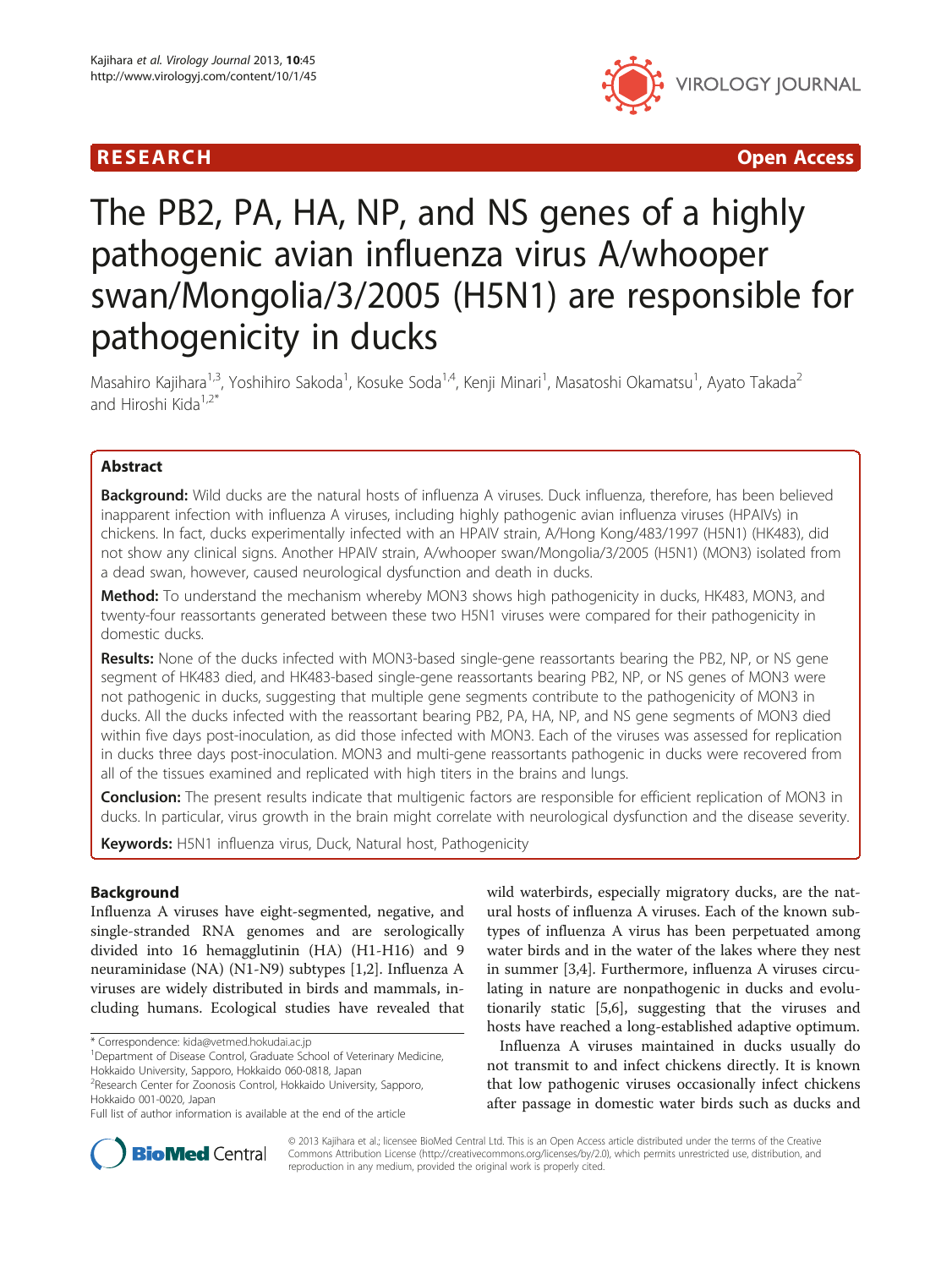geese and terrestrial birds such as quails and turkeys, and then may acquire high pathogenicity in chickens through multiple transmissions in the chicken population [[7\]](#page-7-0). Highly pathogenic avian influenza viruses (HPAIVs) are so far restricted to H5 and H7 viruses, although most of the viruses of these subtypes are not highly pathogenic in chickens [\[8](#page-7-0)]. In 1997, outbreaks of highly pathogenic avian influenza (HPAI) occurred at live bird markets in Hong Kong and human cases of infection with the H5N1 virus were found [[9,10](#page-7-0)]. Since then, H5N1 HPAIVs have thus been circulating in poultry for more than a decade [[11\]](#page-7-0).

It was generally thought that ducks could tolerate infection with influenza A viruses, including HPAIVs. In fact, A/Hong Kong/483/1997 (H5N1) (HK483) was not lethal for experimentally infected ducks [[12](#page-7-0)]; however, in 2002, a large number of water birds, including ducks, geese, and other birds, died due to infection with H5N1 HPAIVs in Hong Kong [\[13](#page-7-0)]. In 2005, approximately six thousand migratory water birds were found dead with H5N1 virus infection in Qinghai Lake, China [[14](#page-7-0),[15](#page-7-0)] and then virus strains of this subtype have been isolated in the Middle East, Europe, and Africa [[16\]](#page-7-0). Since 2005, H5N1 HPAIVs originating from southern China have been isolated from dead aquatic birds such as swans and geese on their migratory routes to the northern nesting lakes in spring in Japan, Mongolia, and Russia [\[17-19](#page-7-0)]. It was reported that ducks experimentally infected with A/whooper swan/Mongolia/3/2005 (H5N1) (MON3) showed neurological dysfunction and died [[17](#page-7-0)]. The mechanism whereby these H5N1 HPAIVs show high pathogenicity in ducks is still unclear.

In chickens, it is well known that insertion of a pair of dibasic amino acid residues at the cleavage site of the HA renders avian influenza viruses capable of infecting endothelial cells, followed by systemic infection [\[20-22](#page-7-0)]. Both HK483 and MON3 have multiple basic amino acid residues at the HA cleavage site, representing their high pathogenicity in chickens. The difference in pathogenicity in ducks between HK483 and MON3 hence suggests that factors other than the cleavage activation of the HA molecule contribute to the pathogenicity in ducks. To understand the molecular basis of the high pathogenicity of MON3 in ducks, reassortants were generated between HK483 and MON3 by reverse genetics and compared for their pathogenicity in domestic ducks. The present results indicate that multigenic factors were involved in the high pathogenicity of MON3 in ducks.

## Results

#### Pathogenicity of H5N1 viruses in ducks of different ages

To investigate whether the age of ducks affects their susceptibility to H5N1 virus infection, either HK483 or MON3 was inoculated intranasally into 1-day-, 2-week-,

and 4-week-old domestic ducks and clinical symptoms were monitored up to 14 days post-inoculation (dpi). None of the ducks inoculated with HK483 showed clinical signs for 14 days. On the other hand, all of the 1-day- and 2-week-old ducks inoculated with MON3 died by 3 and 7 dpi, respectively (Table 1). They showed depression and convulsion and some of the 2-week-old ducks showed torticollis. In 4-week-old ducks, two of the three birds infected with MON3 survived, although they showed depression, torticollis, and blindness. On 3 dpi, 1-day-, 2-week-, and 4-week-old ducks infected with either HK483 or MON3 were euthanized and lung and brain samples were collected to assess virus replication in ducks at different ages (Table 1). HK483 was recovered from each of the tissues tested from 1-day-old ducks; however, replication of HK483 was restricted in 2- and 4-week-old ducks; HK483 was not detected either in the brains of 2-week-old ducks or in the brains, tracheas, and livers of 4-week-old ducks (data not shown). On the other hand, MON3 was recovered from each of the tissues of ducks experimentally infected regardless of their age. As shown with high titers in the brains and lungs, both viruses replicated more efficiently in 1-dayand 2-week-old ducks than 4-week-old ducks (Table 1). The present data demonstrate that younger ducks were more susceptible to HK483 and MON3 than older ducks. In the following experiments, 2-week-old ducks were adopted, since obvious difference was found in mortality and virus replication in their brains between HK483 and MON3 infection.

## Gene segments responsible for pathogenicity of MON3 in ducks

In order to identify the gene segments responsible for the high pathogenicity of MON3 in ducks, MON3-based reassortants bearing a single segment of HK483 and the other seven segments of MON3 (HK483 PB2/MON3,

Table 1 Comparison of pathogenicity of HK483 and MON3 in 1-day-, 2-week-, and 4-week-old ducks

| <b>Virus</b> | Age of  | <b>Mortality<sup>a</sup></b> | <b>MDD</b> <sup>b</sup> | Virus titers <sup>c</sup> |               |  |  |  |
|--------------|---------|------------------------------|-------------------------|---------------------------|---------------|--|--|--|
|              | ducks   |                              | (range)                 | <b>Brain</b>              | Lung          |  |  |  |
| <b>HK483</b> | 1 day   | 0/3                          | $\geq$ 14               | 5.4, 2.5, 2.5             | 5.5, 4.5, 2.5 |  |  |  |
|              | 2 weeks | 0/6                          | $\geq$ 14               | $-,-,-$ <sup>d</sup>      | 4.3, 3.5, 2.5 |  |  |  |
|              | 4 weeks | 0/3                          | $\geq$ 14               | $-,-,-$                   | $2.5, -7$     |  |  |  |
| MON3         | 1 day   | 9/9                          | $2.2(2-3)$              | 8.0, 7.5                  | 5.7, 5.5      |  |  |  |
|              | 2 weeks | 10/10                        | $4.9(4-7)$              | 8.8, 7.3, 7.3             | 8.5, 5.5, 5.3 |  |  |  |
|              | 4 weeks | 1/3                          | 7.0                     | $5.5, 4.5, -$             | 4.5, 2.5, 3.7 |  |  |  |

<sup>a</sup> Number of dead ducks/number of examined ducks.

**b** Mean death days post-inoculation.

 $\epsilon$  At 3 days post-inoculation, the brains and lungs were collected. Suspension of each tissue sample was inoculated into 10-day-old embryonated eggs for titration. Virus titers in tissues were expressed as log 50% egg infectious dose (EID<sub>50</sub>)/g. The lower limit of detection was 10<sup>1.5</sup> EID<sub>50</sub>/g.<br><sup>d</sup> -: < 1.5 log EID<sub>50</sub>/g.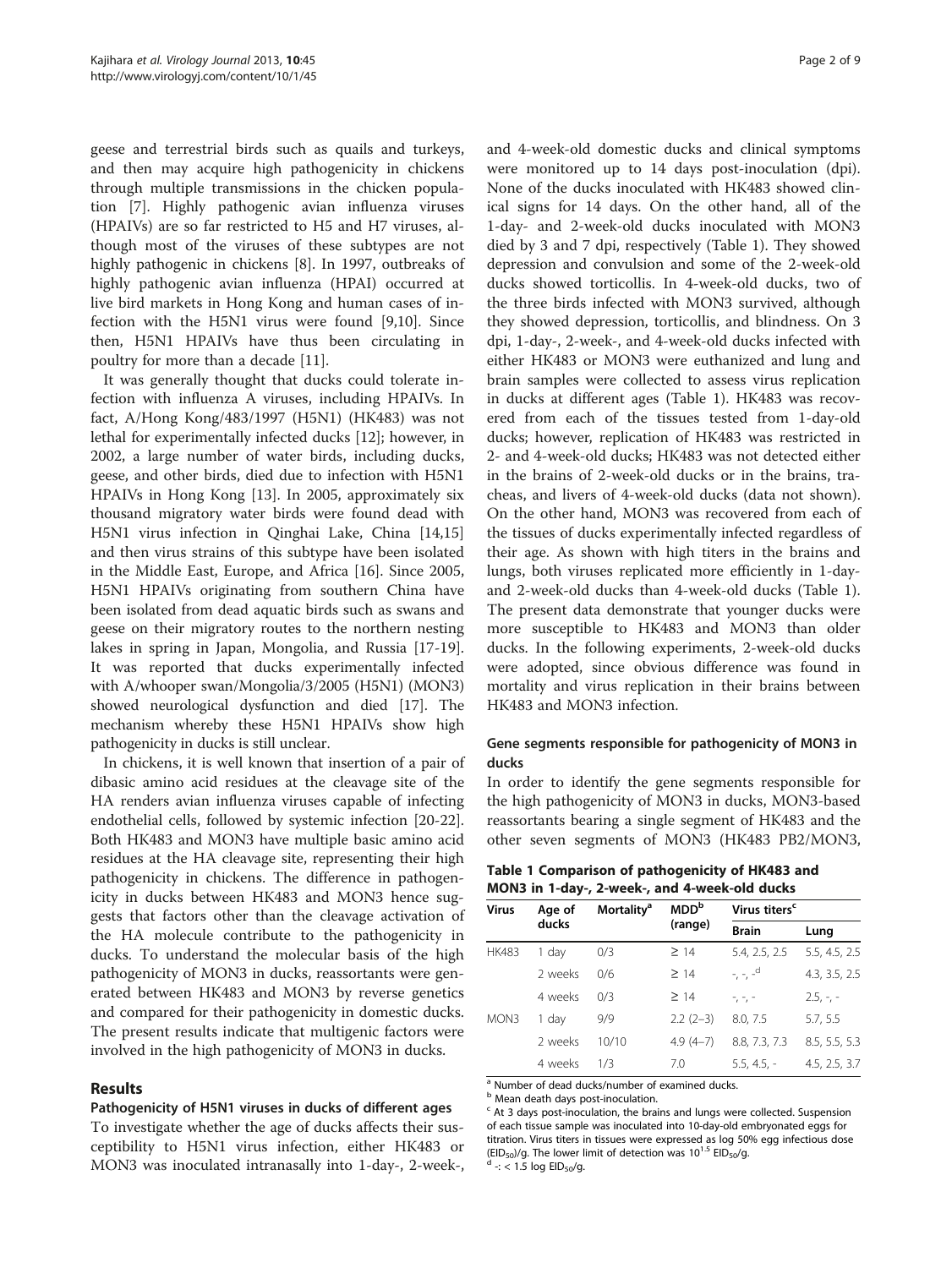<span id="page-2-0"></span>HK483 PB1/MON3, HK483 PA/MON3, HK483 HA/ MON3, HK483 NP/MON3, HK483 NA/MON3, HK483 M/MON3, and HK483 NS/MON3) were inoculated intranasally into three 2-week-old ducks to assess their pathogenicity. All ducks infected with HK483 NA/ MON3 or HK483 M/MON3 showed severe depression and died on 5 to 7 dpi, as did ducks infected with MON3 (Figure 1). Pathogenicity of HK483 PB1/MON3, HK483 PA/MON3, and HK483 HA/MON3 in ducks was slightly lower than MON3 (i.e., one of three ducks infected with each reassortant survived for 14 days), although all ducks showed depression and the surviving duck infected with HK483 PB1/MON3 developed severe torticollis. HK483 PB2/MON3, HK483 NP/MON3, and HK483 NS/MON3 did not exhibit lethality in ducks, whereas some of the ducks infected with these reassortants showed lethargy and/or mild torticollis (Figure 1). Similarly, HK483-based reassortants bearing a single segment of MON3 and the other seven segments of HK483 (MON3 PB2/HK483, MON3 PB1/HK483, MON3 PA/HK483, MON3 HA/ HK483, MON3 NP/HK483, MON3 NA/HK483, MON3 M/HK483, and MON3 NS/HK483) were inoculated into three 2-week-old ducks. Although some ducks showed mild lethargy, all the ducks survived for the 14-day observation period (Figure 1). These results revealed that the PB2, NP, and NS gene segments of MON3 were prerequisite for high pathogenicity in ducks; however, MON3 PB2/HK483, MON3 NP/HK483, and MON3 NS/HK483

respectively. \*: number of dead birds/number of examined ducks. \*\*: mean death dpi.

did not cause severe clinical symptoms in any ducks, suggesting that multiple gene factors are involved in the high pathogenicity of MON3 in ducks.

To clarify the minimum set of MON3 gene segments required for its high pathogenicity in ducks, eight multigene reassortants between HK483 and MON3 were compared for their pathogenicity in ducks (Figure [2](#page-3-0)). These multi-gene reassortants uniformly possessed the MON3 PB2, NP, and NS gene segments prerequisite for high pathogenicity in ducks and the HK483 M and NA gene segments which unlikely contribute to the pathogenicity in ducks. These multi-gene reassortants had 8 possible combinations of the PB1, PA, and HA gene segments from HK483 and MON3 (Figure [2\)](#page-3-0). These reassortants were designated MON3 PB2-NP-NS/HK483, MON3 PB2-PB1-NP-NS/HK483, MON3 PB2-PA-NP-NS/HK483, MON3 PB2-HA-NP-NS/HK483, MON3 PB2-PB1-PA-NP-NS/HK483, MON3 PB2-PB1-HA-NP-NS/HK483, MON3 PB2-PA-HA-NP-NS/HK483, and MON3 PB2-PB1-PA-HA-NP-NS/HK483. None of the ducks infected with MON3 PB2-NP-NS/HK483, MON3 PB2-PB1-NP-NS/HK483, or MON3 PB2-PA-NP-NS/HK483 manifested any clinical symptoms (Figure [2\)](#page-3-0), except for a duck which showed lethargy upon MON3 PB2-NP-NS/ HK483 infection. All the ducks inoculated with MON3 PB2-HA-NP-NS/HK483 showed depression and one of the three ducks died on 6 dpi. Following depression and cyanosis, all the ducks infected with MON3 PB2-PA-HA-

| Virus                                                                                                                                                                                                                                                                                                                                                                                                                      |                  | Origin of gene segment |  |     |   |           |            |            |
|----------------------------------------------------------------------------------------------------------------------------------------------------------------------------------------------------------------------------------------------------------------------------------------------------------------------------------------------------------------------------------------------------------------------------|------------------|------------------------|--|-----|---|-----------|------------|------------|
|                                                                                                                                                                                                                                                                                                                                                                                                                            | PB2 PB1 PA HA NP |                        |  | NA. | M | <b>NS</b> | Mortality* | MDD**      |
| <b>HK483</b>                                                                                                                                                                                                                                                                                                                                                                                                               |                  |                        |  |     |   |           | 0/6        | 14≤        |
| MON <sub>3</sub>                                                                                                                                                                                                                                                                                                                                                                                                           |                  |                        |  |     |   |           | 7/7        | $4.9(4-7)$ |
| HK483 PB2/MON3                                                                                                                                                                                                                                                                                                                                                                                                             |                  |                        |  |     |   |           | 0/3        | 14≤        |
| HK483 PB1/MON3                                                                                                                                                                                                                                                                                                                                                                                                             |                  |                        |  |     |   |           | 2/3        | 6.0(5,7)   |
| HK483 PA/MON3                                                                                                                                                                                                                                                                                                                                                                                                              |                  |                        |  |     |   |           | 2/3        | 8.0(6,10)  |
| HK483 HA/MON3                                                                                                                                                                                                                                                                                                                                                                                                              |                  |                        |  |     |   |           | 2/3        | 6.5(6,7)   |
| HK483 NP/MON3                                                                                                                                                                                                                                                                                                                                                                                                              |                  |                        |  |     |   |           | 0/3        | 14≤        |
| HK483 NA/MON3                                                                                                                                                                                                                                                                                                                                                                                                              |                  |                        |  |     |   |           | 3/3        | $5.7(5-7)$ |
| HK483 M/MON3                                                                                                                                                                                                                                                                                                                                                                                                               |                  |                        |  |     |   |           | 3/3        | $5.7(5-6)$ |
| HK483 NS/MON3                                                                                                                                                                                                                                                                                                                                                                                                              |                  |                        |  |     |   |           | 0/3        | 14≤        |
| MON3 PB2/HK483                                                                                                                                                                                                                                                                                                                                                                                                             |                  |                        |  |     |   |           | 0/3        | 14≤        |
| MON3 PB1/HK483                                                                                                                                                                                                                                                                                                                                                                                                             |                  |                        |  |     |   |           | 0/3        | 14≤        |
| MON3 PA/HK483                                                                                                                                                                                                                                                                                                                                                                                                              |                  |                        |  |     |   |           | 0/3        | 14≤        |
| MON3 HA/HK483                                                                                                                                                                                                                                                                                                                                                                                                              |                  |                        |  |     |   |           | 0/3        | 14≤        |
| MON3 NP/HK483                                                                                                                                                                                                                                                                                                                                                                                                              |                  |                        |  |     |   |           | 0/3        | 14≤        |
| MON3 NA/HK483                                                                                                                                                                                                                                                                                                                                                                                                              |                  |                        |  |     |   |           | 0/3        | 14≤        |
| MON3 M/HK483                                                                                                                                                                                                                                                                                                                                                                                                               |                  |                        |  |     |   |           | 0/3        | 14≤        |
| MON3 NS/HK483                                                                                                                                                                                                                                                                                                                                                                                                              |                  |                        |  |     |   |           | 0/3        | 14≤        |
| Figure 1 Pathogenicity of HK483, MON3, and single-gene reassortants in 2-week-old ducks. HK483, MON3, and a series of reassortants<br>between HK483 and MON3 were generated by reverse genetics. Each of the viruses was inoculated into 2-week-old ducks and clinical symptoms<br>of challenged ducks were observed over 14 dpi. White and gray boxes indicate the derivation of virus gene segments from HK483 and MON3, |                  |                        |  |     |   |           |            |            |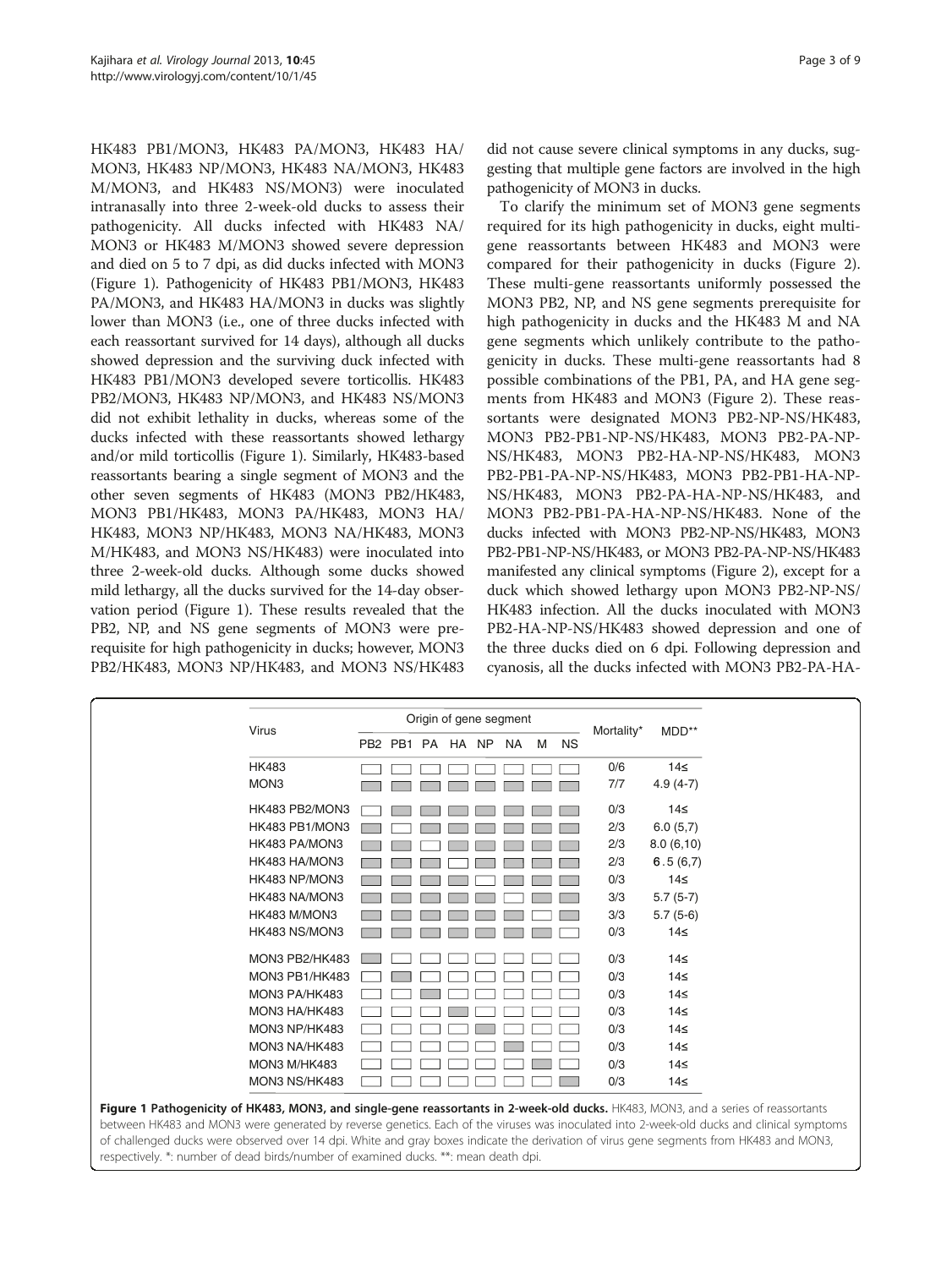<span id="page-3-0"></span>

NP-NS/HK483 died within 5 dpi as did ducks infected with MON3 (Figures [1](#page-2-0) and 2). These results indicate that PB2, PA, HA, NP, and NS gene segments of MON3 were the required minimum set to show full pathogenicity in ducks.

#### Replication of reassortants in 2-week-old ducks

To further compare viral replication and distribution in ducks of HK483, MON3, and reassortants, virus titers in various tissue samples of ducks infected with these viruses were estimated on 3 dpi. Mean titers of MON3 were more than one hundred times as high as those of HK483 in each of the tissues tested (Figure 3). In particular, MON3 was detected at the highest titers in the brains among the tissues examined, while HK483 was not recovered from the brains. Dissemination of singleand multi-gene reassortants in 2-week-old ducks was also assessed on 3 dpi (Figures [4](#page-4-0) and [5\)](#page-4-0). Viruses that were lethal to ducks were recovered from various tissues and replicated with high titers especially in the brains. On the other hand, viruses that caused no disease in ducks replicated in restricted organs such as the lungs, kidneys, and colon. These data suggested that acute and efficient viral replication in systemic organs including the brain was the cause of death accompanying neurological symptoms.

#### **Discussion**

Since the outbreaks of HPAI in waterbirds occurred in Hong Kong in 2002, a large number of free-flying water birds have died due to H5N1 HPAIV infection in the last decade; however, little is known about the mechanism whereby these viruses show high pathogenicity in ducks. It has been reported that tyrosine at position 436 of PB1 and threonine at position 516 of PA were associated with high pathogenicity in ducks [[23](#page-7-0)]. Three amino acid residues in PB1-F2 were also reported as determinants of pathogenicity of an H5N1 HPAIV in mallards [\[24](#page-7-0)]. Recently, Song et al. [[25\]](#page-7-0) demonstrated that proline and aspartic acid at positions 224 and 383, respectively, of



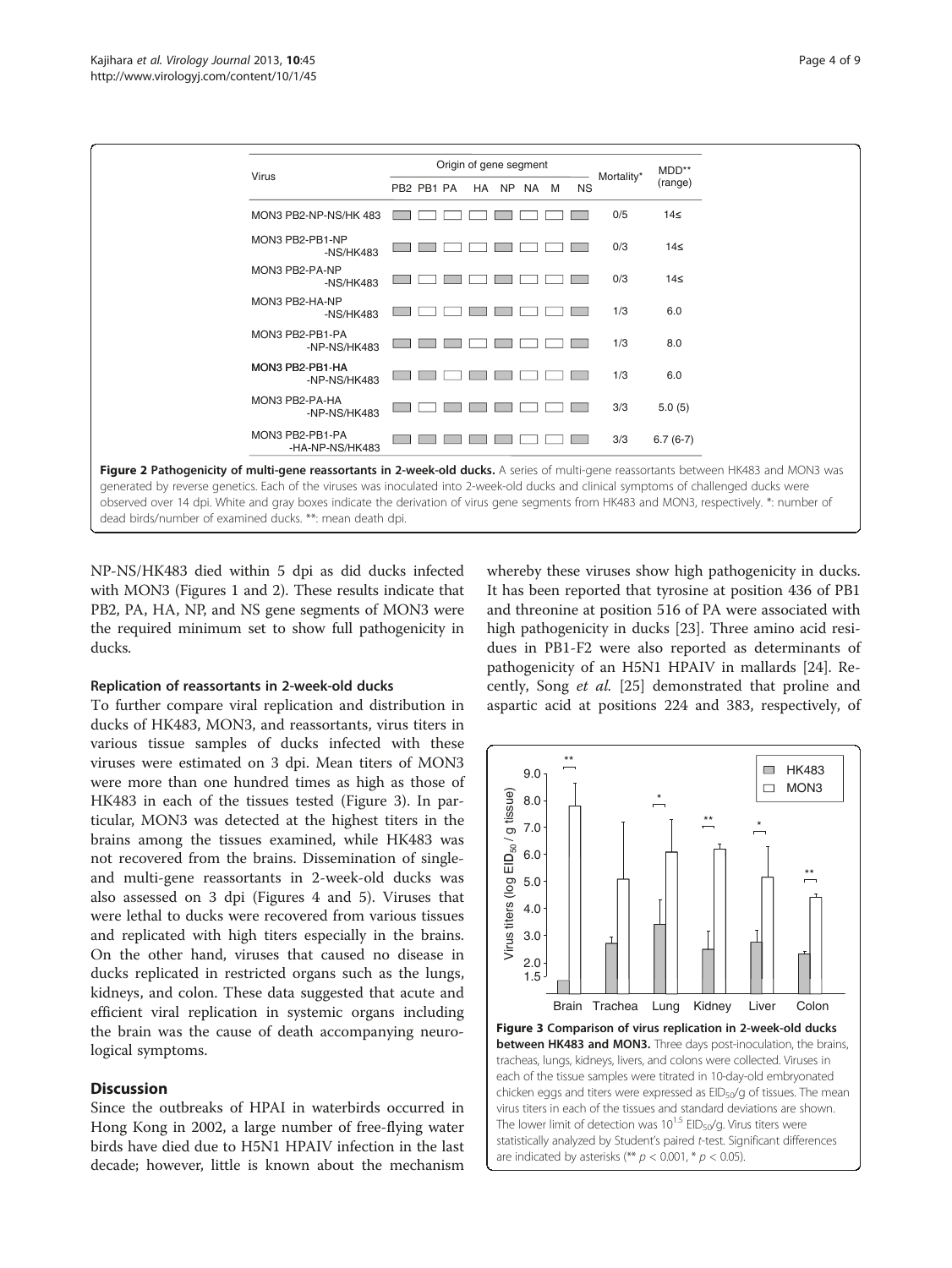<span id="page-4-0"></span>

|                | Origin of gene segment |                          |  |  |  | Virus titer | Virus recovery                   |                             |           |                            |           |          |
|----------------|------------------------|--------------------------|--|--|--|-------------|----------------------------------|-----------------------------|-----------|----------------------------|-----------|----------|
| Virus          |                        | PB2 PB1 PA HA NP NA M NS |  |  |  |             | <b>Brain</b>                     | Lung                        |           | Trachea Kidney Liver Colon |           |          |
| HK483 PB2/MON3 |                        |                          |  |  |  |             |                                  | 3.8, 2.5, 2.5 4.8, 3.8, 4.3 | $^{++}$   | $^{+++}$                   | $^{++}$   | $^{++}$  |
| HK483 PB1/MON3 |                        |                          |  |  |  |             |                                  | 4.8, 3.5, 2.8 2.0, 5.5, 3.5 | $\ddot{}$ | $^{+++}$                   | $^{++}$   | $^{+++}$ |
| HK483 PA/MON3  |                        |                          |  |  |  |             |                                  | $5.3, 5.3, -7.3, 2.8, 3.5$  | $^{+++}$  | $^{+++}$                   | $^{+++}$  | $^{+++}$ |
| HK483 HA/MON3  |                        |                          |  |  |  |             |                                  | 6.3, 5.3, 1.8 6.8, 5.3, 5.8 | $^{+++}$  | $^{+++}$                   | $^{+++}$  | $^{+++}$ |
| HK483 NP/MON3  |                        |                          |  |  |  |             | 4.8, $2.5 \le 1.8$ 5.5, 4.8, 3.3 |                             | $^{+++}$  | $^{+++}$                   | $^{++}$   | $^{++}$  |
| HK483 NA/MON3  |                        |                          |  |  |  |             |                                  | 7.5, 6.5, 3.5 3.8, 6.3, 3.5 | $^{+++}$  | $^{+++}$                   | $^{+++}$  | $^{+++}$ |
| HK483 M/MON3   |                        |                          |  |  |  |             |                                  | 9.3, 7.8, 5.8 5.3, 6.3, 6.3 | $^{+++}$  | $^{+++}$                   | $^{+++}$  | $^{+++}$ |
| HK483 NS/MON3  |                        |                          |  |  |  |             | $4.3, -, -$                      | 5.3, 3.5, 2.5               | $+$       | $^{+++}$                   | $\ddot{}$ | $^{++}$  |
| MON3 PB2/HK483 |                        |                          |  |  |  |             | $-$ , $-$ , $-$                  | 2.4, 2.0, 2.0               |           |                            |           |          |
| MON3 PB1/HK483 |                        |                          |  |  |  |             | $-$ , $-$ , $-$                  | $-$ , $-$ , $-$             |           |                            |           | $+$      |
| MON3 PA/HK483  |                        |                          |  |  |  |             | $-$ , $-$ , $-$                  | 3.5, 3.3, 2.0               | $^{+}$    | $\ddot{}$                  | $\ddot{}$ | $^{+++}$ |
| MON3 HA/HK483  |                        |                          |  |  |  |             | $-$ , $-$ , $-$                  | $3.0, 2.4, -$               | $+$       | $^{++}$                    | $\ddot{}$ | $+$      |
| MON3 NP/HK483  |                        |                          |  |  |  |             | $-$ , $-$ , $-$                  | 4.0, 3.5, 3.5               | $++$      | $^{+++}$                   | $\ddot{}$ | $+$      |
| MON3 NA/HK483  |                        |                          |  |  |  |             | $-$ , $-$ , $-$                  | $5.7, 4.3, -$               | $+$       | $\ddot{}$                  |           | $^{++}$  |
| MON3 M/HK483   |                        |                          |  |  |  |             | $-$ , $-$ , $-$                  | $2.5, 2.0, -$               | $+$       | $\ddot{}$                  | $\ddot{}$ | $+$      |
| MON3 NS/HK483  |                        |                          |  |  |  |             | $-$ , $-$ , $-$                  | $3.8, 3.5, -$               |           |                            |           |          |

not detected from tissue samples.

PA were involved in the virulence of H5N1 HPAIVs in domestic ducks. Here, we showed that the PB2, PA, HA, NP, and NS genes of MON3 were required to show full pathogenicity in ducks. The two strains utilized in the present study, HK483 and MON3, have comparably distant evolutionary relationship amongst H5N1 HPAIVs

[[17\]](#page-7-0). HA genes of HK483 and MON3 were classified into clade 0 and 2.2, respectively [\[17](#page-7-0)], and each gene segment of them possesses only 86.3–95.1% homology (Table [2\)](#page-5-0). However, MON3 and HK483 share the same amino acid residues at all positions reported to be involved in the pathogenicity of H5N1 HPAIVs in ducks,

| Virus                              | Origin of gene segment |     |   |           | Virus titer     | Virus recovery               |                            |           |          |           |
|------------------------------------|------------------------|-----|---|-----------|-----------------|------------------------------|----------------------------|-----------|----------|-----------|
|                                    | PB2 PB1 PA HA NP       | NA. | M | <b>NS</b> | <b>Brain</b>    | Lung                         | Trachea Kidney Liver Colon |           |          |           |
| MON3 PB2-NP-NS/HK 483              |                        |     |   |           | $2.5, -, -$     | 4.3, 3.3, 2.7                |                            |           |          | $\ddot{}$ |
| MON3 PB2-PB1-NP<br>-NS/HK483       |                        |     |   |           | $-$ , $-$ , $-$ | 4.5, 4.3, 3.7                | $++$                       | $^{+++}$  |          | $^{++}$   |
| MON3 PB2-PA-NP<br>-NS/HK483        |                        |     |   |           | $-$ , $-$ , $-$ | 5.0, 3.3, 2.7                | $^{+}$                     | $^{+++}$  | $^{++}$  | $^{+++}$  |
| MON3 PB2-HA-NP<br>$-NS/HK483$      |                        |     |   |           | $-$ , $-$ , $-$ | $4.7, 3.3, -$                | $^{+}$                     | $^{++}$   | $^{+++}$ | $^{++}$   |
| MON3 PB2-PB1-PA<br>-NP-NS/HK483    |                        |     |   |           | $5.7, 2.5, -$   | 4.5, 5.7, 5.7                | $^{+++}$                   | $^{+++}$  | $^{++}$  | $^{+++}$  |
| MON3 PB2-PB1-HA<br>-NP-NS/HK483    |                        |     |   |           | $-$ , $-$ , $-$ | $3.3, 2.0, \leq 1.7$         | $++$                       | $\ddot{}$ | $^{+++}$ | $^{++}$   |
| MON3 PB2-PA-HA<br>-NP-NS/HK483     |                        |     |   |           | $5.0, -, -$     | 5.3, 6.0, 3.0                | $^{+}$                     | $^{++}$   | $^{++}$  | $^{+++}$  |
| MON3 PB2-PB1-PA<br>-HA-NP-NS/HK483 |                        |     |   |           |                 | 3.0, 3.0, 2.0, 6.5, 4.0, 2.4 | $^{++}$                    | $^{+++}$  | $^+$     | $^{++}$   |

Figure 5 Replication of multi-gene reassortants in 2-week-old ducks. A series of multi-gene reassortants between HK483 and MON3 was generated by reverse genetics. Each of the viruses was inoculated into 2-week-old ducks and tissue samples were collected on 3 dpi. Suspension of each tissue sample was inoculated into 10-day-old embryonated eggs for virus titration or recovery. White and gray boxes indicate the derivation of virus gene segments from HK483 and MON3, respectively. Virus titers in tissues were expressed as log EID<sub>50</sub>/g and the lower limit of detection was 10<sup>1.5</sup> EID<sub>50</sub>/g. +, ++, and +++: viruses were recovered from one, two, and three of three birds tested, respectively. -: viruses were not detected from tissue samples.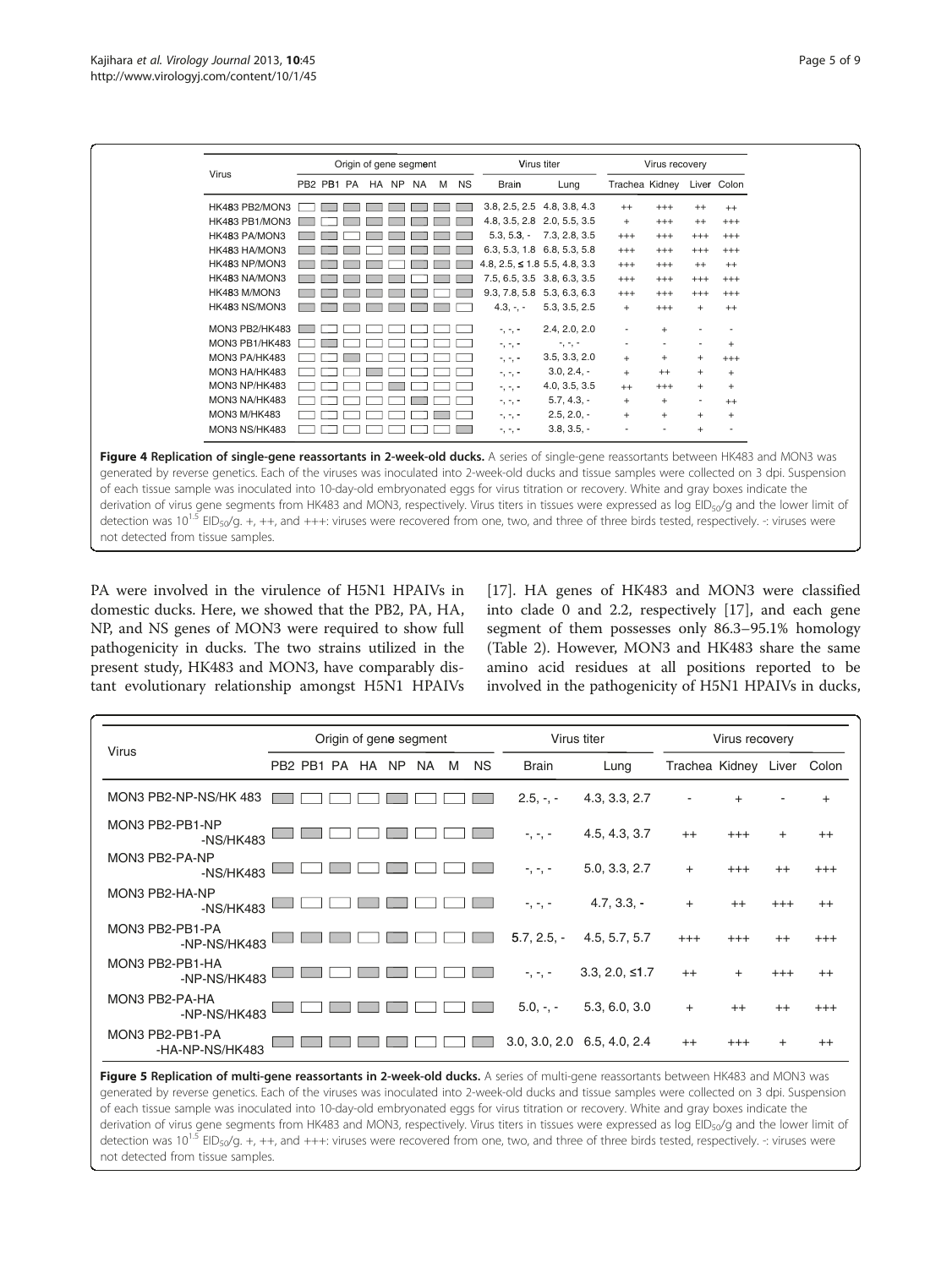<span id="page-5-0"></span>Table 2 Homology of viral genes and proteins between HK483 and MON3

|                 | <b>Nucleotide</b><br>(%) | Amino acid<br>(%) | No. of different amino<br>acids |
|-----------------|--------------------------|-------------------|---------------------------------|
| PB <sub>2</sub> | 86.3                     | 96.4              | 27                              |
| PB1             | 90.9                     |                   |                                 |
| PB1             |                          | 97.2              | 21                              |
| <b>PB1-F2</b>   |                          | 80.0              | 18                              |
| PA              | 88.5                     | 95.3              | 34                              |
| <b>HA</b>       | 95.1                     | 94.9              | 39                              |
| <b>NP</b>       | 92.1                     | 97.6              | 12                              |
| <b>NA</b>       | 88.0                     | 90.4              | 43                              |
| M               | 92.5                     |                   |                                 |
| M1              |                          | 95.2              | 12                              |
| M <sub>2</sub>  |                          | 95.9              | 4                               |
| <b>NS</b>       | 89.8                     |                   |                                 |
| NS1             |                          | 85.2              | 34                              |
| NS <sub>2</sub> |                          | 90.1              | 12                              |

suggesting other molecular determinants for the high pathogenicity of MON3 in ducks.

The present study demonstrated that the PB2, NP, and NS genes of MON3 were prerequisite for high pathogenicity in ducks (Figures [1](#page-2-0), [2,](#page-3-0) [4](#page-4-0), and [5\)](#page-4-0). Some explorations to clarify the relationship between the constellation of gene segments and pathogenicity of influenza A viruses were hitherto performed mainly using mammals, such as mice, ferrets, and monkeys [\[26-](#page-7-0)[29\]](#page-8-0). These reports showed that the growth potential of reassortants differed depending on the constellation of the polymerase genes, suggesting the major contribution of the polymerases to efficient replication in mammals. NP was also shown to play an important role in the efficient replication and expansion of tissue tropism of H5N1 HPAIVs in chickens [\[30,31](#page-8-0)]. Recently, it was demonstrated that the interaction of PB2 and NP with importin-α, a host factor mediating trafficking into the nucleus, where transcription and replication of the viral genome occur, was correlated with host adaptation of influenza A viruses [\[32](#page-8-0)]. Amino acid differences of the PB2 and NP between HK483 and MON3 are 27 and 12 positions, respectively (Table 2). These differences are probably responsible for the incompatibility of the PB2 and NP of HK483 with viral proteins of MON3 to show high pathogenicity in ducks. Taken together, it is likely that the polymerase and the NP of MON3 may play a principal role in efficient replication in systemic organs of ducks coordinately with employing host factors involved in virus replication.

Sarmento *et al.* [[33](#page-8-0)] investigated the contribution of the NS gene to the pathogenicity of H5N1 HPAIVs in ducks and discussed that the NS gene products had a minimal influence on the viral pathogenicity in ducks.

Conversely, the present data showed that the NS gene segment of MON3 was also prerequisite for high pathogenicity in ducks (Figures [1](#page-2-0) and [4](#page-4-0)). NS1, encoded in the NS gene, is well known to serve multiple functions in the life cycle of influenza A viruses [\[34](#page-8-0)]. The major role of NS1 is considered to be the inhibition of host innate immune responses by limiting interferon production and the subsequent antiviral effects of interferon-induced proteins [\[34\]](#page-8-0); therefore, NS1 has been extensively studied as a molecular determinant of viral pathogenicity mainly in mice and chickens. It was recently reported that deletion of amino acid residues 80–84 in NS1, which is a very common characteristic among H5N1 HPAIVs isolated after 2000, enhanced the pathogenicity of H5N1 viruses in mice and chickens [\[35](#page-8-0)]. It is noteworthy that MON3 also has the deletion of amino acid residues 80–84 in NS1 but HK483 does not; however, a plausible explanation of how NS1 with the deletion contributes to high pathogenicity is lacking and it is also unclear whether this finding is applicable to the pathogenicity of H5N1 viruses in ducks. Recently, Barber et al. [[36\]](#page-8-0) demonstrated that the cytoplasmic pathogen sensor RIG-I, triggering antiviral effects by recognition of viral RNA, might be associated with the natural resistance of ducks to influenza A virus infection, while RIG-I homologue of chickens has not been identified. It is known that the NS1 of some strains interacted with RIG-I and blocked its signaling pathway and subsequent interferon-β induction [\[34\]](#page-8-0); therefore, it is of interest whether the NS1 of MON3 suppresses innate immune responses of ducks more strongly than that of HK483.

Consistent with the data of Pantin-Jackwood et al. [[37\]](#page-8-0), the present study showed that the age of ducks is one of the factors which influenced their susceptibility to H5N1 HPAIVs. MON3 killed all of the 1-day- and 2-week-old ducks, but two of the three 4-week-old ducks infected with MON3 survived. While none of the ducks infected with HK483 died, this virus was recovered from the brains of 1-day-old ducks but not from the brains of 2- and 4-week-old ducks. As previously described by Kishida et al. [[12](#page-7-0)], virus replication in the brain might be a cause of death upon HPAIV infection. Neurological symptoms, such as torticollis, blindness, and convulsion, were distinct characteristics of MON3 infection of ducks. MON3 showed considerably strong tropism for the central nervous system of 2-week-old ducks but HK483 were not detected in their brains (Figure [3](#page-3-0)), suggesting that efficient virus replication in the brain might correlate with neurological dysfunction and death. It is also known that chickens and humans die of multiple organ failure upon H5N1 virus infection [\[38,39\]](#page-8-0). In 2-week-old ducks, titers of MON3 were significantly higher than those of HK483 in all of the tissue tested (Figure [3\)](#page-3-0). Furthermore, reassortants lethal to ducks showed wide tissue tropism and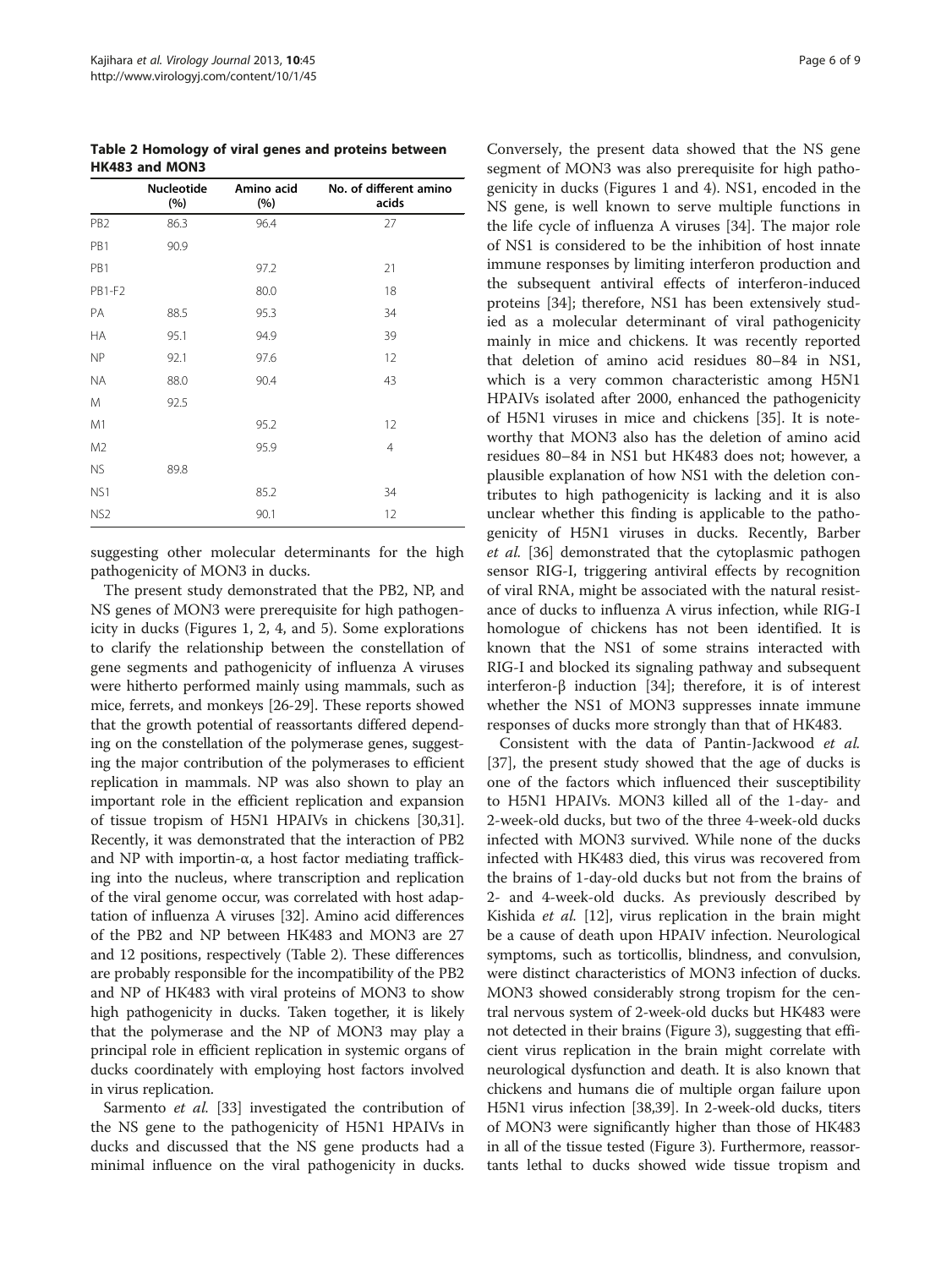efficient replication in the lungs and brains (Figures [4](#page-4-0) and [5\)](#page-4-0); therefore, multiple organ failure also appeared to be critical for the high pathogenicity of MON3 in ducks.

The present study demonstrated that polygenic factors are involved in the high pathogenicity of MON3. In particular, the PB2, NP, and NS genes of MON3 were prerequisite. Emergence of H5N1 HPAIVs, which caused the death of the water birds in 2002, changed the idea that natural reservoir hosts (i.e., ducks) generally do not die due to influenza A virus infection. H5N1 HPAIVs that emerged in 1997 are still expanding their geographical distribution and the epidemiological study of HPAI in the 2010 migration season suggested the strong possibility that H5N1 HPAIVs might be perpetuated in a migratory bird population in the eastern Eurasian region [[40\]](#page-8-0). These trends underscore the increasing importance of further study on avian influenza in migratory birds. To control HPAI not only in poultry but also in wild birds, the molecular basis of the high pathogenicity of H5N1 viruses in ducks should be clarified, in addition to continued global monitoring of HPAIVs in a migratory bird population.

## Conclusions

Experimental infection studies in ducks revealed that the PB2, NP, and NS gene segments of MON3 were prerequisite for the high pathogenicity of MON3 in ducks. A set of the PB2, PA, HA, NP, and NS gene segments of MON3 was required to show full pathogenicity in ducks. These data indicate that multigenic factors are responsible for the pathogenicity of MON3 in ducks. MON3 and reassortants that were lethal to ducks efficiently replicated in the tissues tested, especially in the brain, suggesting a possible correlation between virus growth in the brain and the death of ducks accompanying neurological dysfunction.

## Methods

## Viruses and cells

HK483 was isolated from throat aspirates of the third case of a 13-year-old girl. MON3 was isolated from the brain of a dead whooper swan found at Lake Khunt, Mongolia [[17\]](#page-7-0). Viruses were propagated in 10-day-old embryonated chicken eggs for 48 hours at 35°C. Madin-Darby canine kidney (MDCK) cells and human embryonic kidney 293 T (293 T) cells were cultured according to Tsuda et al. [[41\]](#page-8-0).

## Generation of reassortants by reverse genetics

Viral RNAs of HK483 and MON3 were extracted as described previously [\[41](#page-8-0)]. Full-length genomes of the eight gene segments were cloned into a dual-promoter plasmid, pHW2000 [[42\]](#page-8-0). HK483, MON3, and 24

reassortants between HK483 and MON3 were generated by reverse genetics (Figures [1](#page-2-0) and [2](#page-3-0)). Briefly, MDCK and 293 T cells were cocultured in Opti-MEM 1 (Invitrogen) and transfected with 1 μg of each of the eight plasmids using TransIT-293 (Mirus Bio) according to the manufacturer's protocol. After six hours of incubation at 37°C, transfection mixture was replaced with Opti-MEM 1. At 72 hours post-transfection, culture supernatant was collected and injected into the allantoic cavity of 10-day-old chicken embryonated eggs. Virus titers in harvested allantoic fluids were determined by the method of Reed and Muench [[43\]](#page-8-0) using embryonated eggs and expressed as  $EID_{50}$  per milliliter.

#### Experimental infection of ducks

One-day-, 2-week-, and 4-week-old domestic ducks (Cherry Valley strain) were used to assess the pathogenicity of viruses. Viruses  $(10^{6.0}$  EID<sub>50</sub> in 100 μl of allantoic fluid) were inoculated intranasally into three to nine ducks and clinical signs were monitored at 24-hour intervals over 14 dpi. Undiluted virus stocks of the following seven reassortants were inoculated into ducks, because their titers in 100 μl allantoic fluids did not reach  $10^{6.0}$  EID<sub>50</sub> despite attempts to increase their titers through several passages in embryonated eggs (i.e.,  $10^{4.7}$ ,  $10^{5.5}$ ,  $10^{5.4}$ ,  $10^{4.5}$ ,  $10^{4.8}$ ,  $10^{5.0}$ , and  $10^{4.5}$  EID<sub>50</sub> were used for MON3 HA/HK483, MON3 NS/HK483, MON3 PB2- PA-NP-NS/HK483, MON3 PB2-HA-NP-NS/HK483, MON3 PB2-PB1-HA-NP-NS/HK483, MON3 PB2-PA-HA-NP-NS/ HK483, and MON3 PB2-PB1-PA-HA-NP-NS/HK483, respectively). Ducks exhibiting severe disease signs were euthanized by intravenous injection of pentobarbital (Dainippon Sumitomo Pharma) and recorded as having died the next day. To examine virus replication, each of the reassortants was inoculated into two or three ducks as described above. On 3 dpi, ducks were euthanized and the brains and lungs of 1-day-old ducks and the brains, tracheas, lungs, kidneys, livers, and colons of 2- and 4-week-old ducks were collected aseptically. To make 10% suspensions in minimum essential medium (Nissui Pharmaceutical), the tissue samples were homogenized by a Multi-Beads Shocker (Yasui Kikai). Virus titers in these suspensions were determined by the same method as described above and expressed as  $EID_{50}$  per gram of tissue.

Experimental infection of ducks was carried out in the biosafety level 3 facilities at the Graduate School of Veterinary Medicine, Hokkaido University, Japan according to the Guidelines for Proper Conduct of Animal Experiments of the Science Council of Japan [\(http://www.scj.go.](http://www.scj.go.jp/ja/info/kohyo/pdf/kohyo-20-k16-2e.pdf) [jp/ja/info/kohyo/pdf/kohyo-20-k16-2e.pdf](http://www.scj.go.jp/ja/info/kohyo/pdf/kohyo-20-k16-2e.pdf) ). The protocol was approved by the Hokkaido University Animal Care and Use Committee (Permit Number: 08-0157).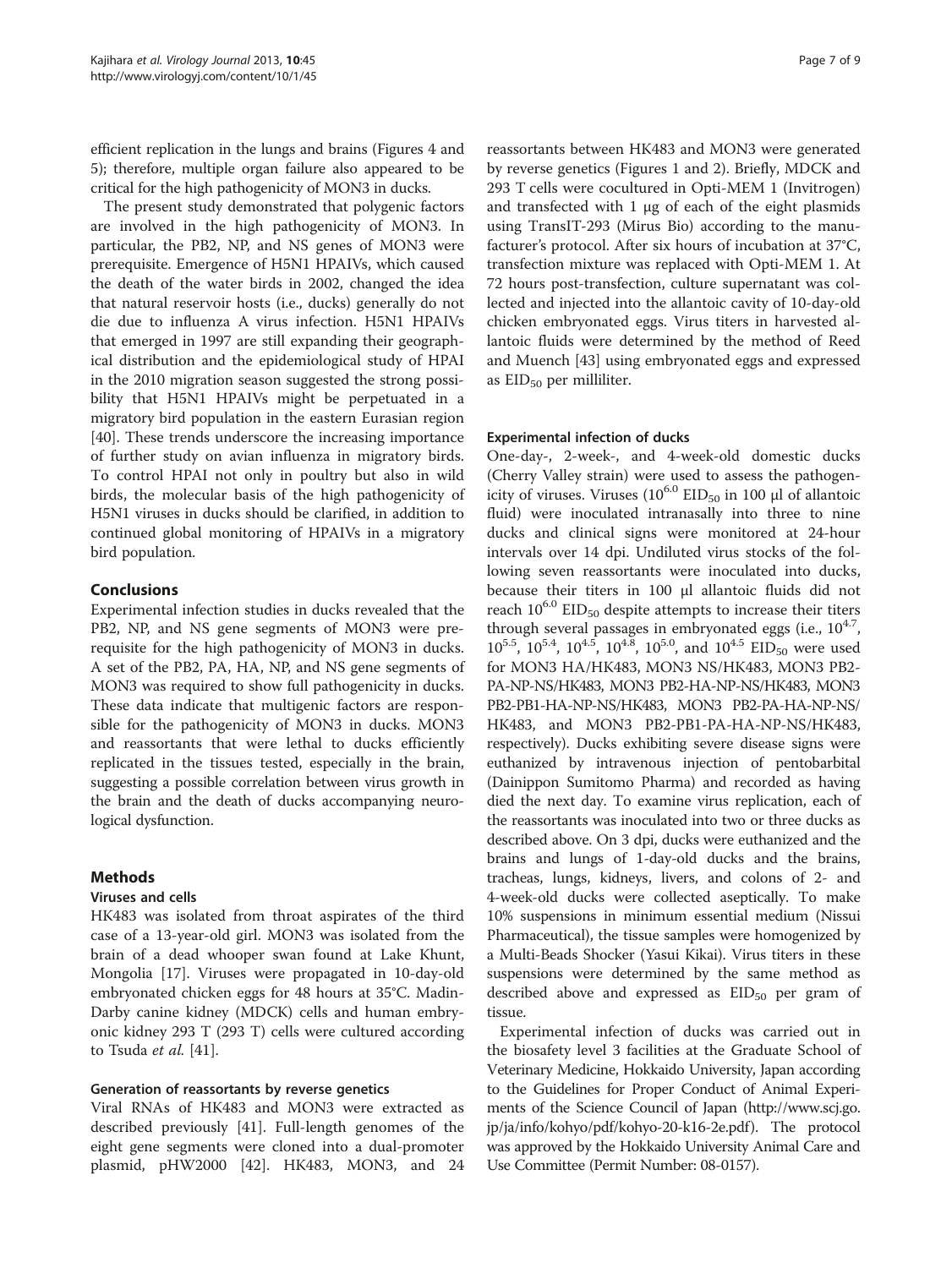#### <span id="page-7-0"></span>Competing interests

The authors declare that they have no competing interests.

#### Authors' contributions

MK drafted the manuscript. MK, KS, and KM carried out generation of reassortants by reverse genetics and experimental infection of ducks. YS, MO, AT, and HK participated in the coordination of the study. All authors read and approved the final manuscript.

#### Acknowledgements

This study was supported by Strategic Funds for the Promotion of Science and Technology (2011–2013), Japan. The present work was supported in part by the Japan Initiative for the Global Research Network on Infectious Diseases (J-GRID), the Program of Founding Research Centers for Emerging and Reemerging Infectious Disease from the Ministry of Education, Culture, Sports, Science, and Technology, Japan, and Japan Racing and Livestock Promotion Foundation. Gratitude is expressed to Dr. M. Tashiro, National Institute of Infectious Diseases, Tokyo, Japan, for his generous donation of A/ Hong Kong/483/1997 (H5N1). We also wish to thank Takikawa Shinseien, Hokkaido, Japan for providing the domestic ducks in this study. In addition, we would like to thank H. Shibuya for sequencing.

#### Author details

<sup>1</sup>Department of Disease Control, Graduate School of Veterinary Medicine, Hokkaido University, Sapporo, Hokkaido 060-0818, Japan. <sup>2</sup>Research Center for Zoonosis Control, Hokkaido University, Sapporo, Hokkaido 001-0020, Japan. <sup>3</sup>Present address: Division of Global Epidemiology, Research Center for Zoonosis Control, Hokkaido University, Sapporo, Hokkaido 001-0020, Japan. 4 Present address: Avian Zoonosis Research Center, Faculty of Agriculture, Tottori University, Tottori 680-8553, Japan.

#### Received: 11 July 2012 Accepted: 28 January 2013 Published: 2 February 2013

#### References

- Kawaoka Y, Cox NJ, Haller O, Hongo S, Kaverin N, Klenk HD, Lamb RA, McCauley J, Palese P, Rimstad E, Webster RG: Family Orthomyxoviridae. In Virus Taxonomy. 8th edition. Edited by Fauquet CM, Mayo MA, Maniloff J, Desselberger U, Ball LA. California: Elsevier Academic Press; 2005:681–693.
- 2. Fouchier RA, Munster V, Wallensten A, Bestebroer TM, Herfst S, Smith D, Rimmelzwaan GF, Olsen B, Osterhaus AD: Characterization of a novel influenza A virus hemagglutinin subtype (H16) obtained from blackheaded gulls. J Virol 2005, 79:2814–2822.
- 3. Ito T, Okazaki K, Kawaoka Y, Takada A, Webster RG, Kida H: Perpetuation of influenza A viruses in Alaskan waterfowl reservoirs. Arch Virol 1995, 140:1163–1172.
- 4. Okazaki K, Takada A, Ito T, Imai M, Takakuwa H, Hatta M, Ozaki H, Tanizaki T, Nagano T, Ninomiya A, Demenov VA, Tyaptirganov MM, Karatayeva TD, Yamnikova SS, Lvov DK, Kida H: Precursor genes of future pandemic influenza viruses are perpetuated in ducks nesting in Siberia. Arch Virol 2000, 145:885–893.
- 5. Kida H, Yanagawa R, Matsuoka Y: Duck influenza lacking evidence of disease signs and immune response. Infect Immun 1980, 30:547–553.
- 6. Kida H, Kawaoka Y, Neave CW, Webster RG: Antigenic and genetic conservation of H3 influenza virus in wild ducks. Virology 1987, 159:109–119.
- 7. Kida H: Ecology of influenza viruses in nature, birds, and humans. Glob Environ Res 2008, 12:9–14.
- 8. Alexander DJ: A review of avian influenza in different bird species. Vet Microbiol 2000, 74:3–13.
- 9. Shortridge KF, Zhou NN, Guan Y, Gao P, Ito T, Kawaoka Y, Kodihalli S, Krauss S, Markwell D, Murti KG, Norwood M, Senne D, Sims L, Takada A, Webster RG: Characterization of avian H5N1 influenza viruses from poultry in Hong Kong. Virology 1998, 252:331–342.
- 10. Centers for Disease Conrrol and Prevention (CDC): Isolation of avian influenza A(H5N1) viruses from humans--Hong Kong, May-December 1997. MMWR Morb Mortal Wkly Rep 1997, 46:1204-1207.
- 11. Webster RG, Govorkova EA: H5N1 influenza-continuing evolution and spread. N Engl J Med 2006, 355:2174–2177.
- 12. Kishida N, Sakoda Y, Isoda N, Matsuda K, Eto M, Sunaga Y, Umemura T, Kida H: Pathogenicity of H5 influenza viruses for ducks. Arch Virol 2005, 150:1383–1392.
- 13. Sturm-Ramirez KM, Ellis T, Bousfield B, Bissett L, Dyrting K, Rehg JE, Poon L, Guan Y, Peiris M, Webster RG: Reemerging H5N1 influenza viruses in Hong Kong in 2002 are highly pathogenic to ducks. J Virol 2004, 78:4892–4901.
- 14. Chen H, Smith GJ, Zhang SY, Qin K, Wang J, Li KS, Webster RG, Peiris JS, Guan Y: Avian flu: H5N1 virus outbreak in migratory waterfowl. Nature 2005, 436:191–192.
- 15. Liu J, Xiao H, Lei F, Zhu Q, Qin K, Zhang XW, Zhang XL, Zhao D, Wang G, Feng Y, Ma J, Liu W, Wang J, Gao GF: Highly pathogenic H5N1 influenza virus infection in migratory birds. Science 2005, 309:1206.
- 16. Wang G, Zhan D, Li L, Lei F, Liu B, Liu D, Xiao H, Feng Y, Li J, Yang B, Yin Z, Song X, Zhu X, Cong Y, Pu J, Wang J, Liu J, Gao GF, Zhu Q: H5N1 avian influenza re-emergence of Lake Qinghai: phylogenetic and antigenic analyses of the newly isolated viruses and roles of migratory birds in virus circulation. J Gen Virol 2008, 89:697–702.
- 17. Sakoda Y, Sugar S, Batchluun D, Erdene-Ochir TO, Okamatsu M, Isoda N, Soda K, Takakuwa H, Tsuda Y, Yamamoto N, Kishida N, Matsuno K, Nakayama E, Kajihara M, Yokoyama A, Takada A, Sodnomdarjaa R, Kida H: Characterization of H5N1 highly pathogenic avian influenza virus strains isolated from migratory waterfowl in Mongolia on the way back from the southern Asia to their northern territory. Virology 2010, 406:88–94.
- 18. Okamatsu M, Tanaka T, Yamamoto N, Sakoda Y, Sasaki T, Tsuda Y, Isoda N, Kokumai N, Takada A, Umemura T, Kida H: Antigenic, genetic, and pathogenic characterization of H5N1 highly pathogenic avian influenza viruses isolated from dead whooper swans (Cygnus cygnus) found in northern Japan in 2008. Virus Genes 2010, 41:351–357.
- 19. Uchida Y, Mase M, Yoneda K, Kimura A, Obara T, Kumagai S, Saito T, Yamamoto Y, Nakamura K, Tsukamoto K, Yamaguchi S: Highly pathogenic avian influenza virus (H5N1) isolated from whooper swans. Japan. Emerg Infect Dis 2008, 14:1427–1429.
- 20. Senne DA, Panigrahy B, Kawaoka Y, Pearson JE, Suss J, Lipkind M, Kida H, Webster RG: Survey of the hemagglutinin (HA) cleavage site sequence of H5 and H7 avian influenza viruses: amino acid sequence at the HA cleavage site as a marker of pathogenicity potential. Avian Dis 1996, 40:425–437.
- 21. Park CH, Ozaki H, Takada A, Kida H, Ochiai K, Umemura T: Primary target cells of virulent strains of type A influenza virus in chicken embryos. Avian Pathol 2001, 30:269–272.
- 22. Muramoto Y, Ozaki H, Takada A, Park CH, Sunden Y, Umemura T, Kawaoka Y, Matsuda H, Kida H: Highly pathogenic H5N1 influenza virus causes coagulopathy in chickens. Microbiol Immunol 2006, 50:73–81.
- 23. Hulse-Post DJ, Franks J, Boyd K, Salomon R, Hoffmann E, Yen HL, Webby RJ, Walker D, Nguyen TD, Webster RG: Molecular changes in the polymerase genes (PA and PB1) associated with high pathogenicity of H5N1 influenza virus in mallard ducks. J Virol 2007, 81:8515–8524.
- 24. Marjuki H, Scholtissek C, Franks J, Negovetich NJ, Aldridge JR, Salomon R, Finkelstein D, Webster RG: Three amino acid changes in PB1-F2 of highly pathogenic H5N1 avian influenza virus affect pathogenicity in mallard ducks. Arch Virol 2010, 155:925–934.
- 25. Song J, Feng H, Xu J, Zhao D, Shi J, Li Y, Deng G, Jiang Y, Li X, Zhu P, Guan Y, Bu Z, Kawaoka Y, Chen H: The PA protein directly contributes to the virulence of H5N1 avian influenza viruses in domestic ducks. J Virol 2011, 85:2180–2188.
- 26. Snyder MH, Buckler-White AJ, London WT, Tierney EL, Murphy BR: The avian influenza virus nucleoprotein gene and a specific constellation of avian and human virus polymerase genes each specify attenuation of avianhuman influenza A/Pintail/79 reassortant viruses for monkeys. J Virol 1987, 61:2857–2863.
- 27. Salomon R, Franks J, Govorkova EA, Ilyushina NA, Yen HL, Hulse-Post DJ, Humberd J, Trichet M, Rehg JE, Webby RJ, Webster RG, Hoffmann E: The polymerase complex genes contribute to the high virulence of the human H5N1 influenza virus isolate A/Vietnam/1203/04. J Exp Med 2006, 203:689–697.
- 28. Rudneva IA, Timofeeva TA, Shilov AA, Kochergin-Nikitsky KS, Varich NL, Ilyushina NA, Gambaryan AS, Krylov PS, Kaverin NV: Effect of gene constellation and postreassortment amino acid change on the phenotypic features of H5 influenza virus reassortants. Arch Virol 2007, 152:1139–1145.